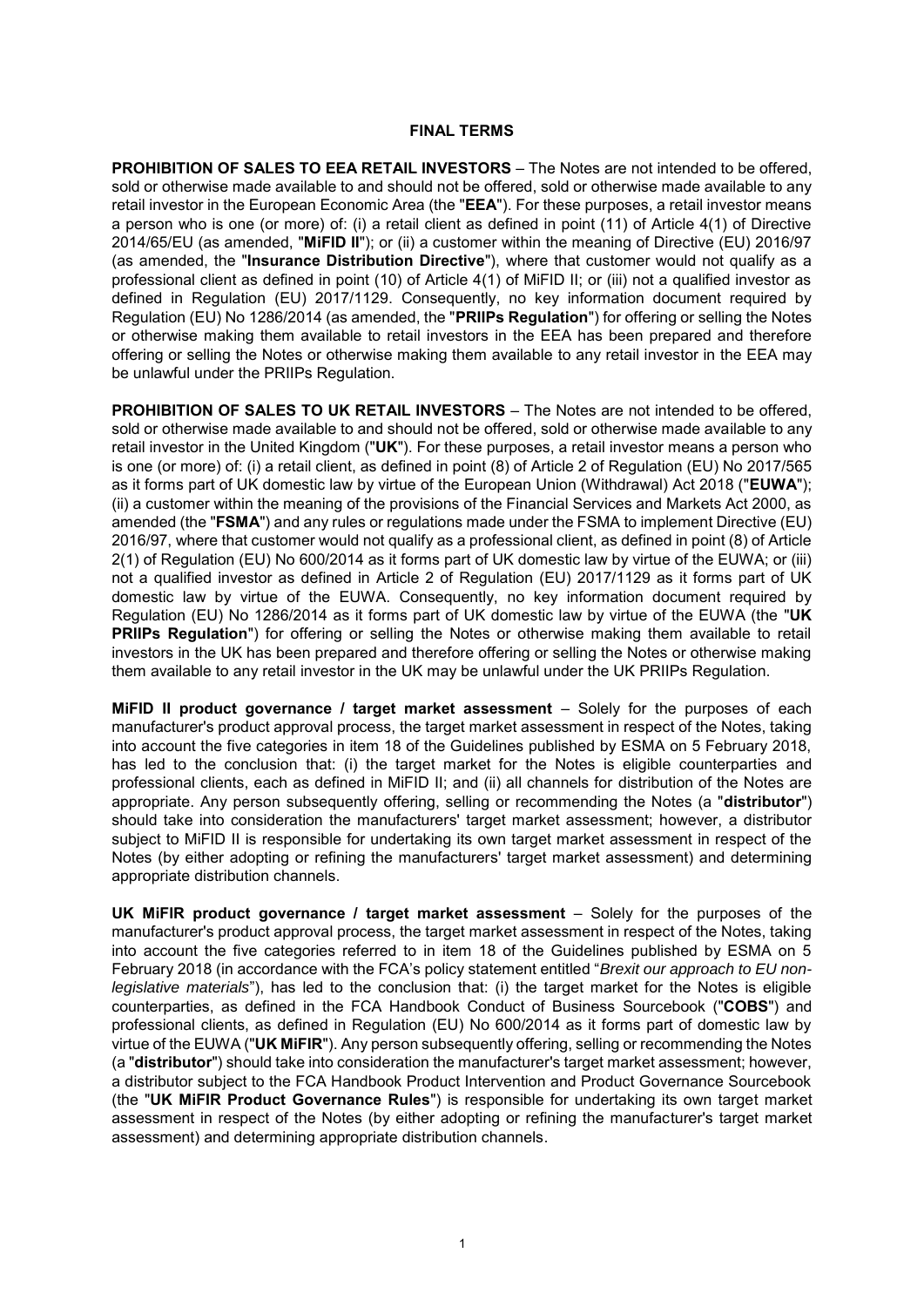### *Final Terms dated 22 February 2022*

### *BNP PARIBAS*

### *(incorporated in France)*

## *(the Issuer)*

# *Legal entity identifier (LEI): R0MUWSFPU8MPRO8K5P83 Issue of GBP 450,000,000 Fixed Rate Senior Non Preferred Notes due 24 February 2029 ISIN Code: FR0014008NE2 under the €90,000,000,000 Euro Medium Term Note Programme (the Programme)*

Any person making or intending to make an offer of the Notes may only do so in circumstances in which no obligation arises for the Issuer or any Dealer to publish a prospectus pursuant to Article 3 of the Prospectus Regulation or to supplement a prospectus pursuant to Article 23 of the Prospectus Regulation, in each case, in relation to such offer.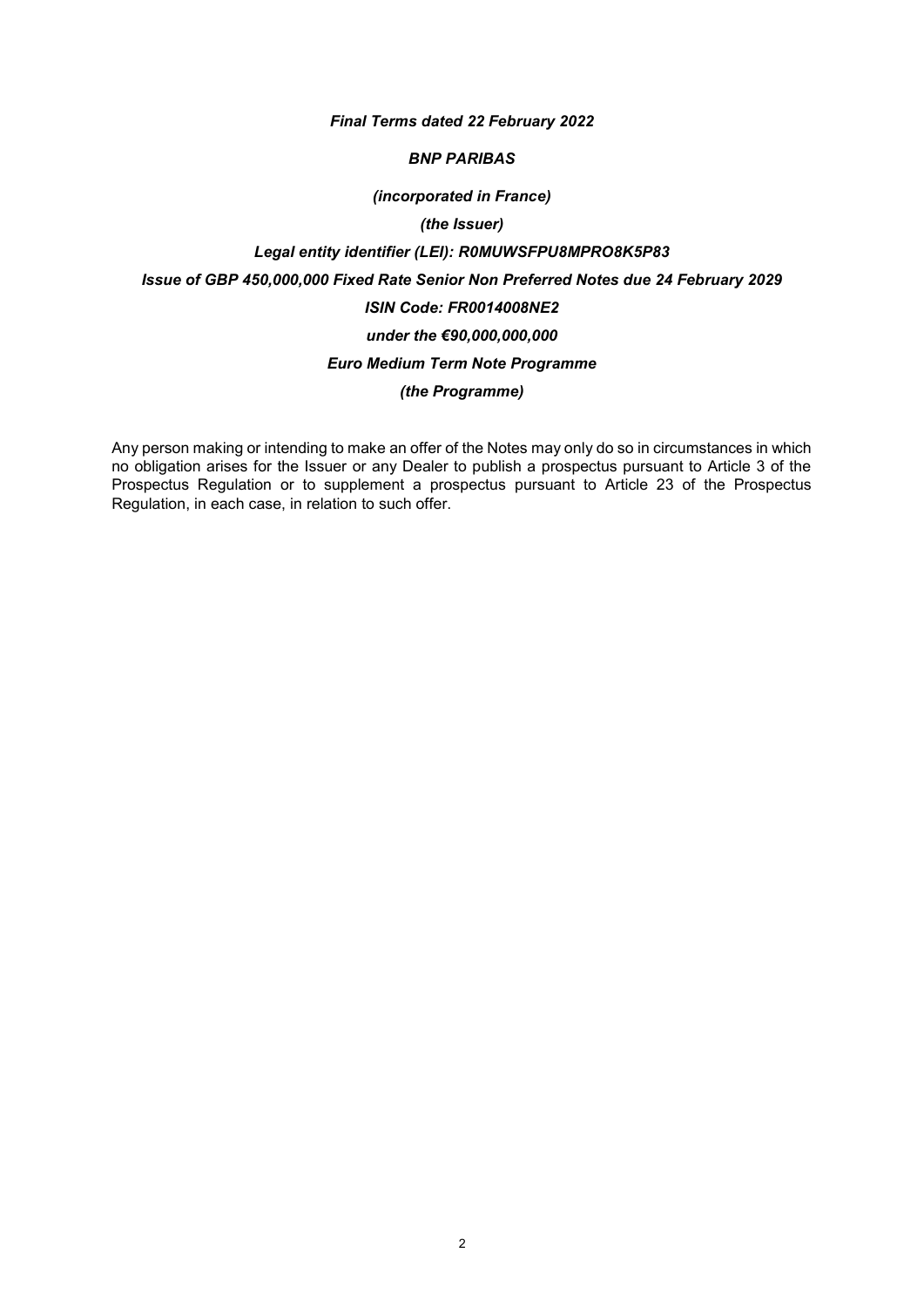#### **PART A– CONTRACTUAL TERMS**

Terms used herein shall be deemed to be defined as such for the purposes of the Conditions (the "**Conditions**") set forth under the section entitled "Terms and Conditions of the French Law Notes" in the Base Prospectus dated 2 July 2021 which received approval n° 21-273 from the *Autorité des marchés financiers* ("**AMF**") on 2 July 2021 and each supplement to the Base Prospectus published and approved on or before the date of these Final Terms (copies of which are available as described below) (the "**Supplements**") (provided that to the extent any such Supplement (i) is published and approved after the date of these Final Terms and (ii) provides for any change to the Conditions of the Notes such changes shall have no effect with respect to the Conditions of the Notes to which these Final Terms relate) which together constitute a base prospectus for the purposes of Regulation (EU) 2017/1129 (as amended, the "**Prospectus Regulation**") (the "**Base Prospectus**"). This document constitutes the Final Terms of the Notes described herein for the purposes of the Prospectus Regulation, and must be read in conjunction with the Base Prospectus to obtain all relevant information. **The Base Prospectus and any Supplement(s) to the Base Prospectus are available for viewing at [www.invest.bnpparibas.com](http://www.invest.bnpparibas.com/) and [https://rates](https://rates-globalmarkets.bnpparibas.com/gm/Public/LegalDocs.aspx)[globalmarkets.bnpparibas.com/gm/Public/LegalDocs.aspx](https://rates-globalmarkets.bnpparibas.com/gm/Public/LegalDocs.aspx) and, with these Final Terms, on the AMF website [\(www.amf-france.org\)](http://www.amf-france.org/) and copies may be obtained free of charge at the specified office of the Principal Paying Agent.**

| 1.  | Issuer:           |                                                          | <b>BNP Paribas</b>                                                            |
|-----|-------------------|----------------------------------------------------------|-------------------------------------------------------------------------------|
| 2.  | (i)               | Trade Date:                                              | 17 February 2022                                                              |
|     | (ii)              | Series Number:                                           | 19710                                                                         |
|     | (iii)             | Tranche Number:                                          | 1                                                                             |
| 3.  |                   | <b>Specified Currency:</b>                               | Great British Pounds ("GBP")                                                  |
| 4.  |                   | <b>Aggregate Nominal Amount:</b>                         |                                                                               |
|     | (i)               | Series:                                                  | GBP 450,000,000                                                               |
|     | (ii)              | Tranche:                                                 | GBP 450,000,000                                                               |
| 5.  |                   | <b>Issue Price of Tranche:</b>                           | 99.320 per cent. of the Aggregate Nominal Amount                              |
| 6.  |                   | Minimum Trading Size:                                    | Not applicable                                                                |
| 7.  | (i)               | <b>Specified Denomination:</b>                           | GBP 100,000                                                                   |
|     | (ii)              | <b>Calculation Amount:</b>                               | GBP 100,000                                                                   |
| 8.  | (i)               | <b>Issue Date:</b>                                       | 24 February 2022                                                              |
|     | (ii)              | <b>Interest Commencement</b><br>Date:                    | <b>Issue Date</b>                                                             |
| 9.  | (i)               | <b>Maturity Date:</b>                                    | 24 February 2029                                                              |
|     | (ii)              | Business Day Convention<br>for Maturity Date:            | Following                                                                     |
| 10. |                   | Form of Notes:                                           | <b>Bearer</b>                                                                 |
| 11. |                   | Interest Basis:                                          | 2.875 per cent. Fixed Rate per annum (further<br>particulars specified below) |
| 12. |                   | Coupon Switch:                                           | Not applicable                                                                |
| 13. |                   | Redemption/Payment Basis:                                | Redemption at par                                                             |
| 14. |                   | Change of Interest Basis or<br>Redemption/Payment Basis: | Not applicable                                                                |
| 15. | Put/Call Options: |                                                          | Not applicable                                                                |
| 16. | Exchange Rate:    |                                                          | Not applicable                                                                |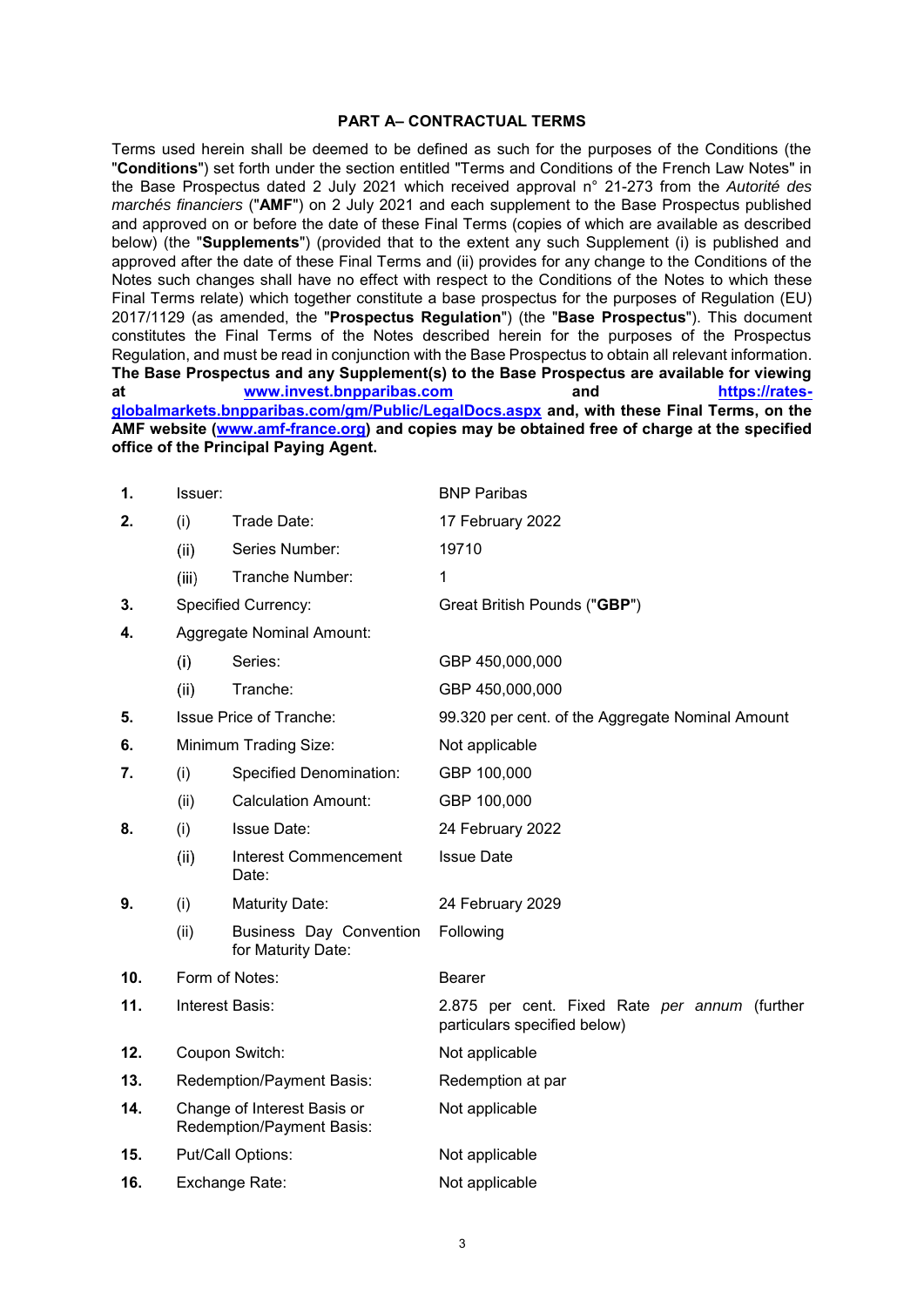| 17. | Status of the Notes:    | Senior Non Preferred Notes                                                                         |
|-----|-------------------------|----------------------------------------------------------------------------------------------------|
|     |                         | <b>MREL/TLAC Criteria Event: Not applicable</b>                                                    |
| 18. | Knock-in Event:         | Not applicable                                                                                     |
| 19. | Knock-out Event:        | Not applicable                                                                                     |
| 20. | Method of distribution: | Syndicated                                                                                         |
| 21. | <b>Hybrid Notes:</b>    | Not applicable                                                                                     |
| 22. | Tax Gross-Up:           | Condition 6(e) (No Gross-Up) of the Terms and<br>Conditions of the French Law Notes not applicable |

# **PROVISIONS RELATING TO INTEREST (IF ANY) PAYABLE**

| 23. | Interest:                     |                                                                                            | Applicable                                                                                          |
|-----|-------------------------------|--------------------------------------------------------------------------------------------|-----------------------------------------------------------------------------------------------------|
|     | (i)                           | Interest Period(s):                                                                        | As per Conditions                                                                                   |
|     | (ii)                          | Interest Period End<br>$Date(s)$ :                                                         | 24 February in each year, from and including 24<br>February 2023 to and including the Maturity Date |
|     | (iii)                         | <b>Business Day Convention</b><br>for Interest Period End<br>$Date(s)$ :                   | Not applicable                                                                                      |
|     | (iv)                          | Interest Payment Date(s):                                                                  | 24 February in each year, from and including 24<br>February 2023 to and including the Maturity Date |
|     | (v)                           | <b>Business Day Convention</b><br>for Interest Payment<br>$Date(s)$ :                      | Following                                                                                           |
|     | (vi)                          | Party responsible for<br>calculating the Rate(s) of<br>Interest and Interest<br>Amount(s): | <b>Calculation Agent</b>                                                                            |
|     | (vii)                         | Margin(s):                                                                                 | Not applicable                                                                                      |
|     | (viii)                        | Minimum Interest Rate:                                                                     | Not applicable                                                                                      |
|     | (ix)                          | Maximum Interest Rate:                                                                     | Not applicable                                                                                      |
|     | (x)                           | Day Count Fraction:                                                                        | Actual/Actual ICMA unadjusted                                                                       |
|     | (x <sub>i</sub> )             | Determination Dates:                                                                       | 24 February in each year                                                                            |
|     | (xii)                         | Accrual to Redemption:                                                                     | Applicable                                                                                          |
|     | (xiii)                        | Rate of Interest:                                                                          | <b>Fixed Rate</b>                                                                                   |
|     | (xiv)                         | Coupon Rate:                                                                               | Not applicable                                                                                      |
| 24. | <b>Fixed Rate Provisions:</b> |                                                                                            | Applicable                                                                                          |
|     | (i)                           | Fixed Rate of Interest:                                                                    | 2.875 per cent. per annum payable annually in arrear<br>on each Interest Payment Date               |
|     | (ii)                          | Fixed Coupon Amount(s):                                                                    | GBP 2,875 per Calculation Amount                                                                    |
|     | (iii)                         | Broken Amount(s):                                                                          | Not applicable                                                                                      |
| 25. |                               | <b>Resettable Notes:</b>                                                                   | Not applicable                                                                                      |
| 26. |                               | <b>Floating Rate Provisions:</b>                                                           | Not applicable                                                                                      |
| 27. |                               | Screen Rate Determination:                                                                 | Not applicable                                                                                      |
| 28. |                               | <b>ISDA Determination:</b>                                                                 | Not applicable                                                                                      |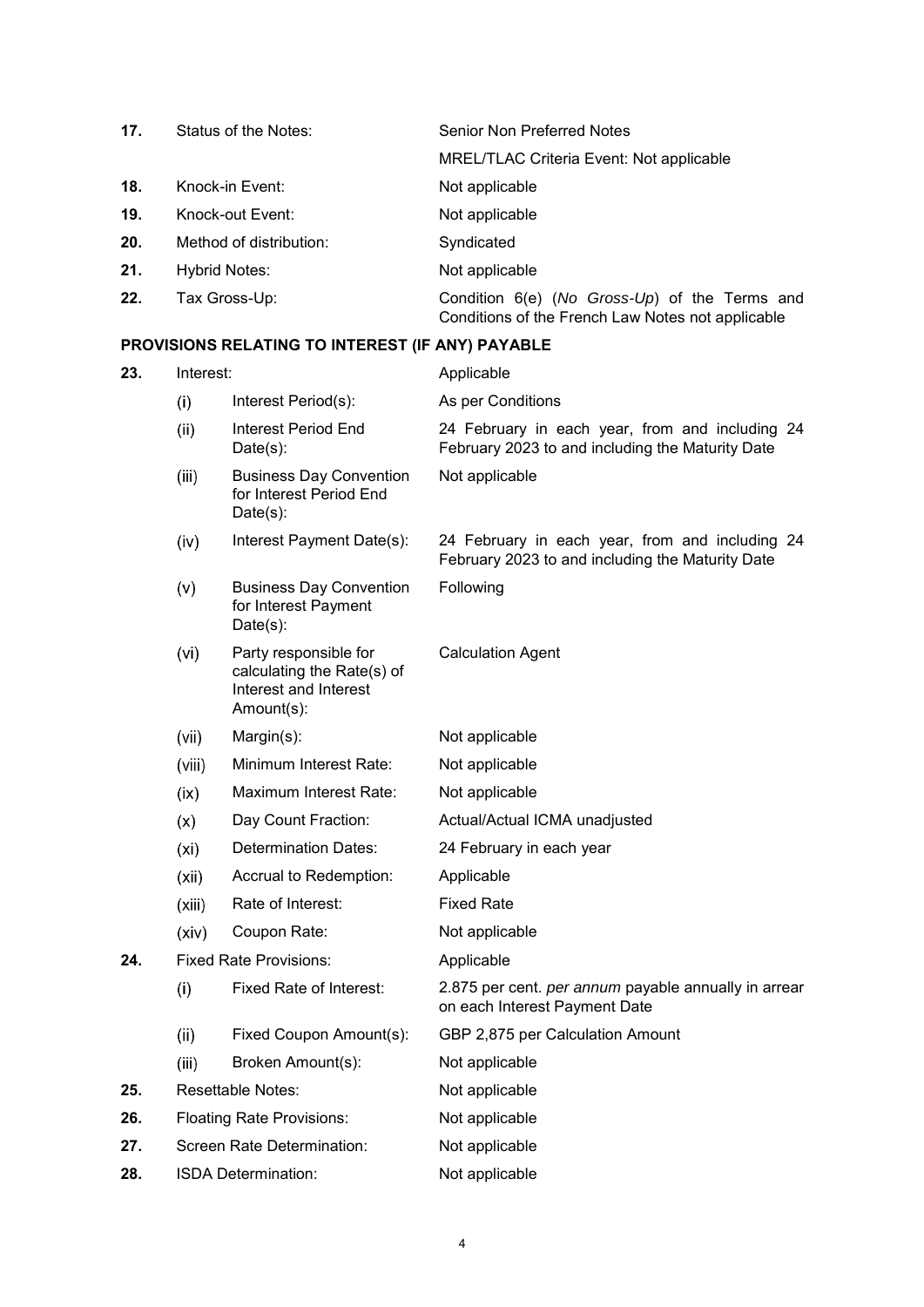| 29. | <b>FBF Determination:</b><br>Not applicable                                                                                                                                |                 |
|-----|----------------------------------------------------------------------------------------------------------------------------------------------------------------------------|-----------------|
| 30. | Zero Coupon Provisions:                                                                                                                                                    | Not applicable  |
| 31. | <b>Index Linked Interest Provisions:</b>                                                                                                                                   | Not applicable  |
| 32. | Share Linked/ETI Share Linked<br>Interest Provisions:                                                                                                                      | Not applicable  |
| 33. | Inflation Linked Interest Provisions:                                                                                                                                      | Not applicable  |
| 34. | <b>Commodity Linked Interest</b><br>Provisions:                                                                                                                            | Not applicable  |
| 35. | Fund Linked Interest Provisions:                                                                                                                                           | Not applicable  |
| 36. | ETI Linked Interest Provisions:                                                                                                                                            | Not applicable  |
| 37. | Foreign Exchange (FX) Rate<br><b>Linked Interest Provisions:</b>                                                                                                           | Not applicable  |
| 38. | Underlying Interest Rate Linked<br>Interest Provisions:                                                                                                                    | Not applicable  |
| 39. | <b>Additional Business Centre(s)</b><br>(Condition 3(f) of the Terms and<br>Conditions of the English Law<br>Notes or Condition 3(f) of the<br>Terms and Conditions of the | TARGET2, London |

# **PROVISIONS RELATING TO REDEMPTION**

may be):

French Law Notes, as the case

| 40. | Final Redemption:                                                   | Calculation Amount x 100 per cent. |
|-----|---------------------------------------------------------------------|------------------------------------|
| 41. | Final Payout:                                                       | Not applicable                     |
| 42. | Automatic Early Redemption:                                         | Not applicable                     |
| 43. | <b>Issuer Call Option:</b>                                          | Not applicable                     |
| 44. | Noteholder Put Option:                                              | Not applicable                     |
| 45. | Aggregation:                                                        | Not applicable                     |
| 46. | Index Linked Redemption Amount:                                     | Not applicable                     |
| 47. | Share Linked/ETI Share Linked<br>Redemption Amount:                 | Not applicable                     |
| 48. | Inflation Linked Redemption<br>Amount:                              | Not applicable                     |
| 49. | <b>Commodity Linked Redemption</b><br>Amount:                       | Not applicable                     |
| 50. | <b>Fund Linked Redemption Amount:</b>                               | Not applicable                     |
| 51. | <b>Credit Linked Notes:</b>                                         | Not applicable                     |
| 52. | <b>ETI Linked Redemption Amount:</b>                                | Not applicable                     |
| 53. | Foreign Exchange (FX) Rate<br><b>Linked Redemption Amount:</b>      | Not applicable                     |
| 54. | <b>Underlying Interest Rate Linked</b><br><b>Redemption Amount:</b> | Not applicable                     |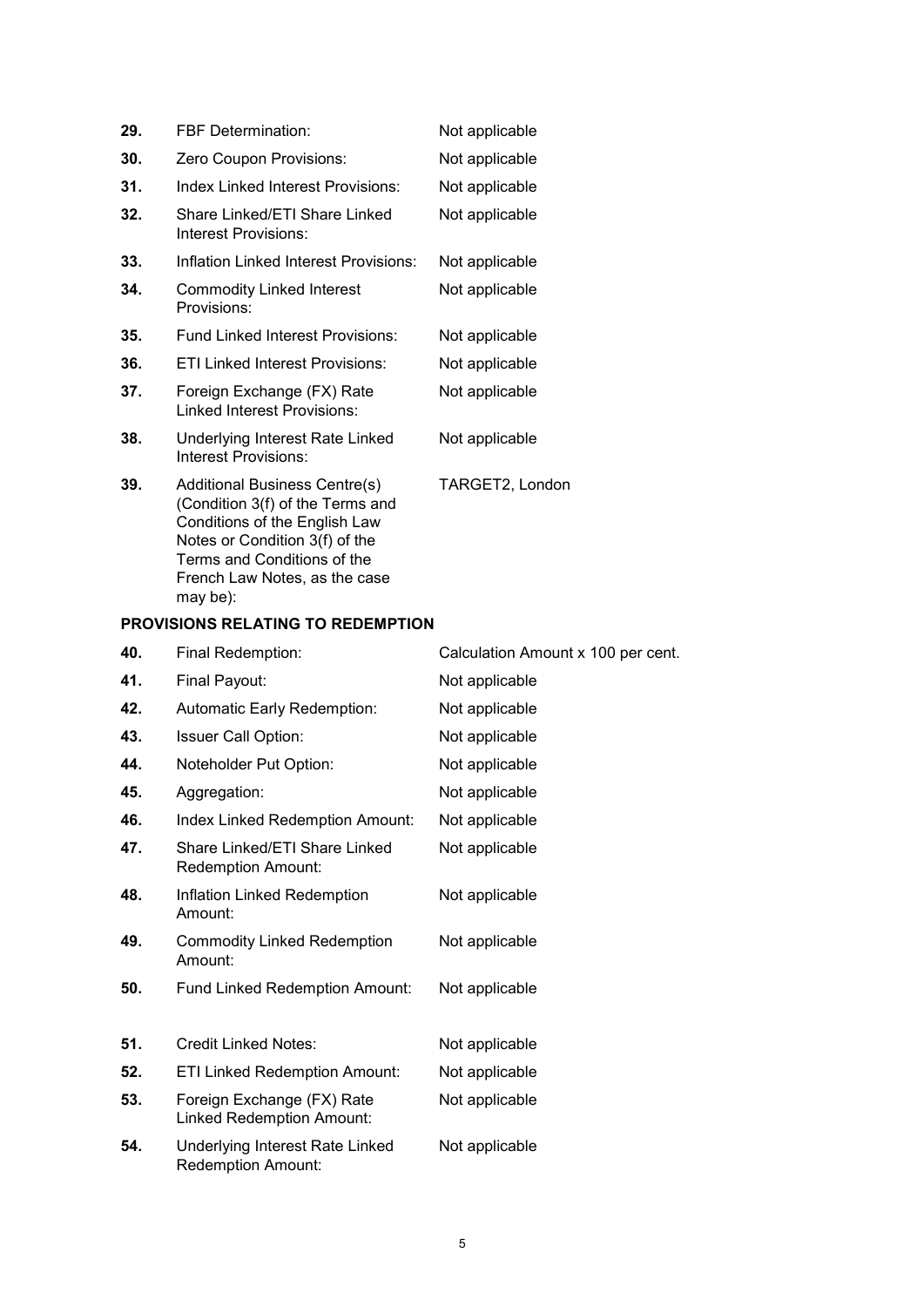| 55. | for<br>οf<br>Default<br>Senior<br>Events<br>Preferred Notes:                                                                                                                                                                                                                                                                                                                                             | Not applicable                                                                     |
|-----|----------------------------------------------------------------------------------------------------------------------------------------------------------------------------------------------------------------------------------------------------------------------------------------------------------------------------------------------------------------------------------------------------------|------------------------------------------------------------------------------------|
| 56. | Administrator/Benchmark Event:                                                                                                                                                                                                                                                                                                                                                                           | Not applicable                                                                     |
| 57. | Early Redemption Amount(s):                                                                                                                                                                                                                                                                                                                                                                              | Article 45b2(b) BRRD: Not applicable                                               |
|     |                                                                                                                                                                                                                                                                                                                                                                                                          | <b>Final Redemption Amount</b>                                                     |
| 58. | Provisions applicable to Physical<br>Delivery:                                                                                                                                                                                                                                                                                                                                                           | Not applicable                                                                     |
| 59. | Variation of Settlement:                                                                                                                                                                                                                                                                                                                                                                                 |                                                                                    |
|     | (i)<br>Issuer's option to vary<br>settlement:                                                                                                                                                                                                                                                                                                                                                            | The Issuer does not have the option to vary settlement<br>in respect of the Notes. |
|     | (ii)<br>Variation of Settlement of<br><b>Physical Delivery Notes:</b>                                                                                                                                                                                                                                                                                                                                    | Not applicable                                                                     |
| 60. | <b>CNY Payment Disruption Event:</b>                                                                                                                                                                                                                                                                                                                                                                     | Not applicable                                                                     |
|     | <b>GENERAL PROVISIONS APPLICABLE TO THE NOTES</b>                                                                                                                                                                                                                                                                                                                                                        |                                                                                    |
| 61. | Form of Notes:                                                                                                                                                                                                                                                                                                                                                                                           | <b>Bearer Notes</b>                                                                |
|     | New Global Note:                                                                                                                                                                                                                                                                                                                                                                                         | No                                                                                 |
|     |                                                                                                                                                                                                                                                                                                                                                                                                          | <b>Dematerialised Notes</b>                                                        |
|     |                                                                                                                                                                                                                                                                                                                                                                                                          | Bearer dematerialised form (au porteur)                                            |
| 62. | Financial Centre(s) or other special<br>provisions relating to Payment<br>Days for the purposes of<br>Condition 4(a):                                                                                                                                                                                                                                                                                    | TARGET2, London                                                                    |
| 63. | Talons for future Coupons or<br>Receipts to be attached to<br>definitive Notes (and dates on<br>which such Talons mature):                                                                                                                                                                                                                                                                               | No                                                                                 |
| 64. | Details relating to Partly Paid<br>Notes: amount of each payment<br>comprising the Issue Price and<br>date on which each payment is to<br>be made and, if different from<br>those specified in the Temporary<br>Bearer Global Note or Permanent<br>Bearer Global Note, consequences<br>of failure to pay, including any right<br>of the Issuer to forfeit the Notes<br>and interest due on late payment: | Not applicable                                                                     |
| 65. | Details relating to Notes<br>redeemable in instalments: amount<br>of each instalment, date on which<br>each payment is to be made:                                                                                                                                                                                                                                                                       | Not applicable                                                                     |
| 66. | Redenomination, renominalisation<br>and reconventioning provisions:                                                                                                                                                                                                                                                                                                                                      | Not applicable                                                                     |
| 67. | Masse (Condition 12 of the Terms<br>and Conditions of the French Law<br>Notes):                                                                                                                                                                                                                                                                                                                          | Contractual representation of Noteholders/No Masse<br>shall apply.                 |
| 68. | Governing law:                                                                                                                                                                                                                                                                                                                                                                                           | French law                                                                         |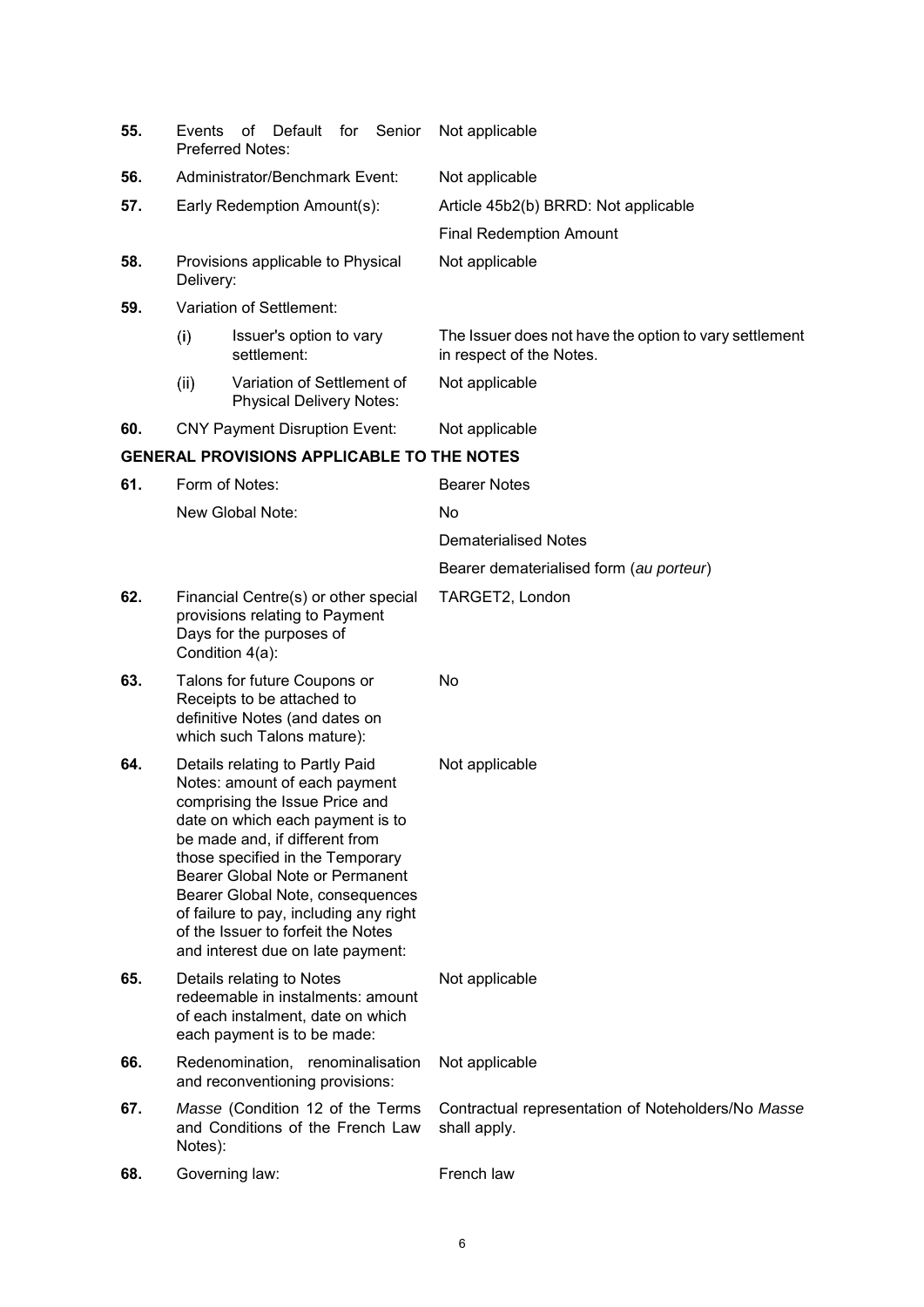| <b>DISTRIBUTION</b> |                                                              |                                                                   |                                                                                                                           |
|---------------------|--------------------------------------------------------------|-------------------------------------------------------------------|---------------------------------------------------------------------------------------------------------------------------|
| 70.                 | (i)                                                          | If syndicated, names of<br>Managers (specifying Lead<br>Manager): | <b>Lead Manager</b>                                                                                                       |
|                     |                                                              |                                                                   | <b>BNP Paribas</b>                                                                                                        |
|                     |                                                              |                                                                   | <b>Joint Lead Managers</b>                                                                                                |
|                     |                                                              |                                                                   | Banco Santander, S.A.                                                                                                     |
|                     |                                                              |                                                                   | ING Bank N.V.                                                                                                             |
|                     | (i)                                                          | Date of Subscription<br>Agreement:                                | 22 February 2022                                                                                                          |
|                     | (iii)                                                        | <b>Stabilisation Manager (if</b><br>any):                         | <b>BNP Paribas</b>                                                                                                        |
|                     | (iv)                                                         | If non-syndicated, name of<br>relevant Dealer:                    | Not applicable                                                                                                            |
| 71.                 |                                                              | U.S. Selling Restrictions:                                        | Reg. S Compliance Category 2; TEFRA Not<br>applicable                                                                     |
| 72.                 |                                                              | Non-Exempt Offer:                                                 | Not applicable                                                                                                            |
| 73.                 | <b>Prohibition</b><br>of Sales<br>Retail<br>to<br>Investors: |                                                                   | Prohibition of Sales to EEA Retail Investors:                                                                             |
|                     |                                                              |                                                                   | Applicable                                                                                                                |
|                     |                                                              |                                                                   | Prohibition of Sales to UK Retail Investors:                                                                              |
|                     |                                                              |                                                                   | Applicable                                                                                                                |
| 74.                 |                                                              | United States Tax Considerations                                  | The Notes are not Specified Securities for the purpose<br>of Section 871(m) of the U.S. Internal Revenue Code<br>of 1986. |

**69.** Calculation Agent: BNP Paribas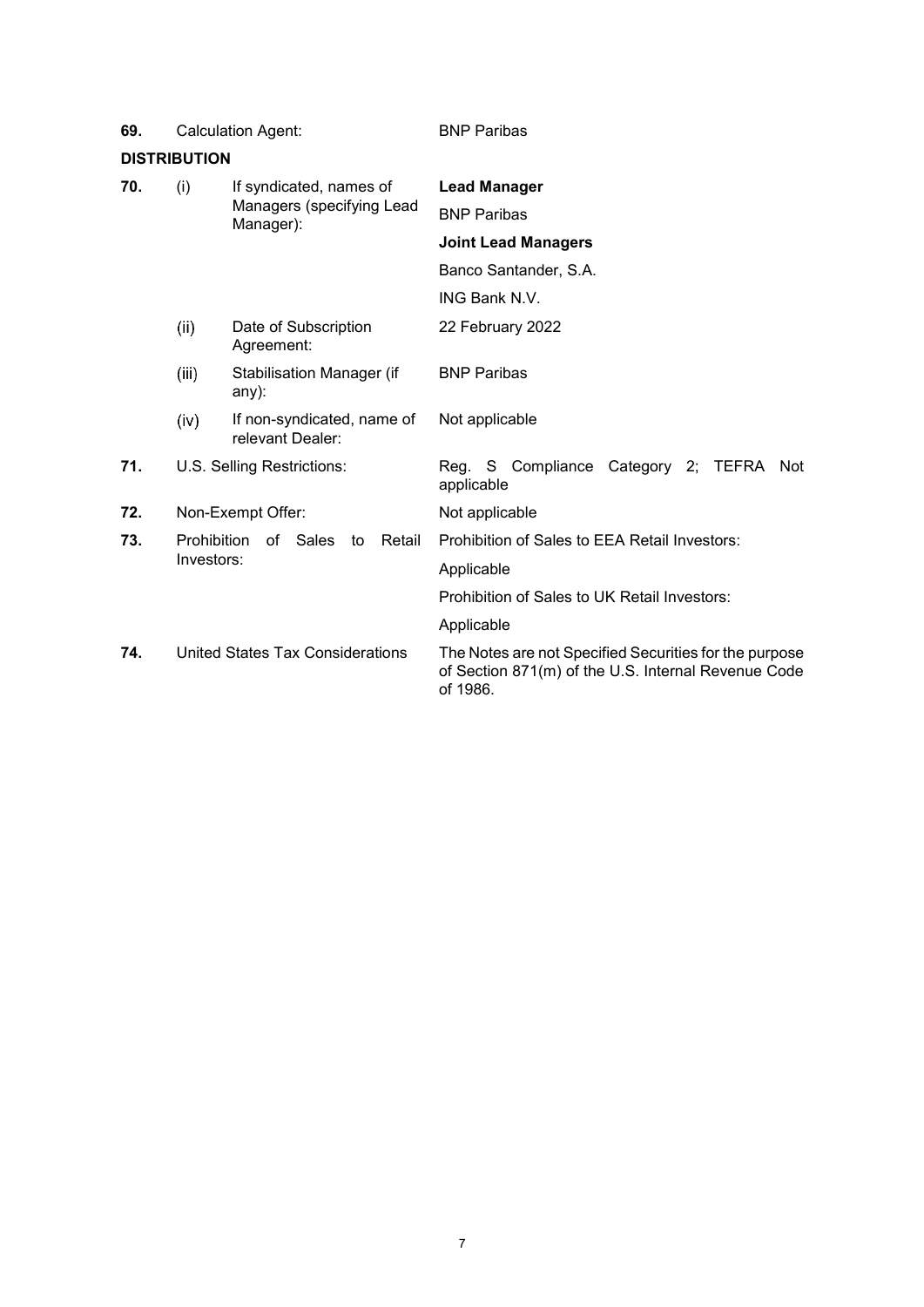### **RESPONSIBILITY**

The Issuer accepts responsibility for the information contained in these Final Terms.

8

Signed on behalf of the Issuer:<br>By: Alexin BORNICHE Duly authorised

 $12$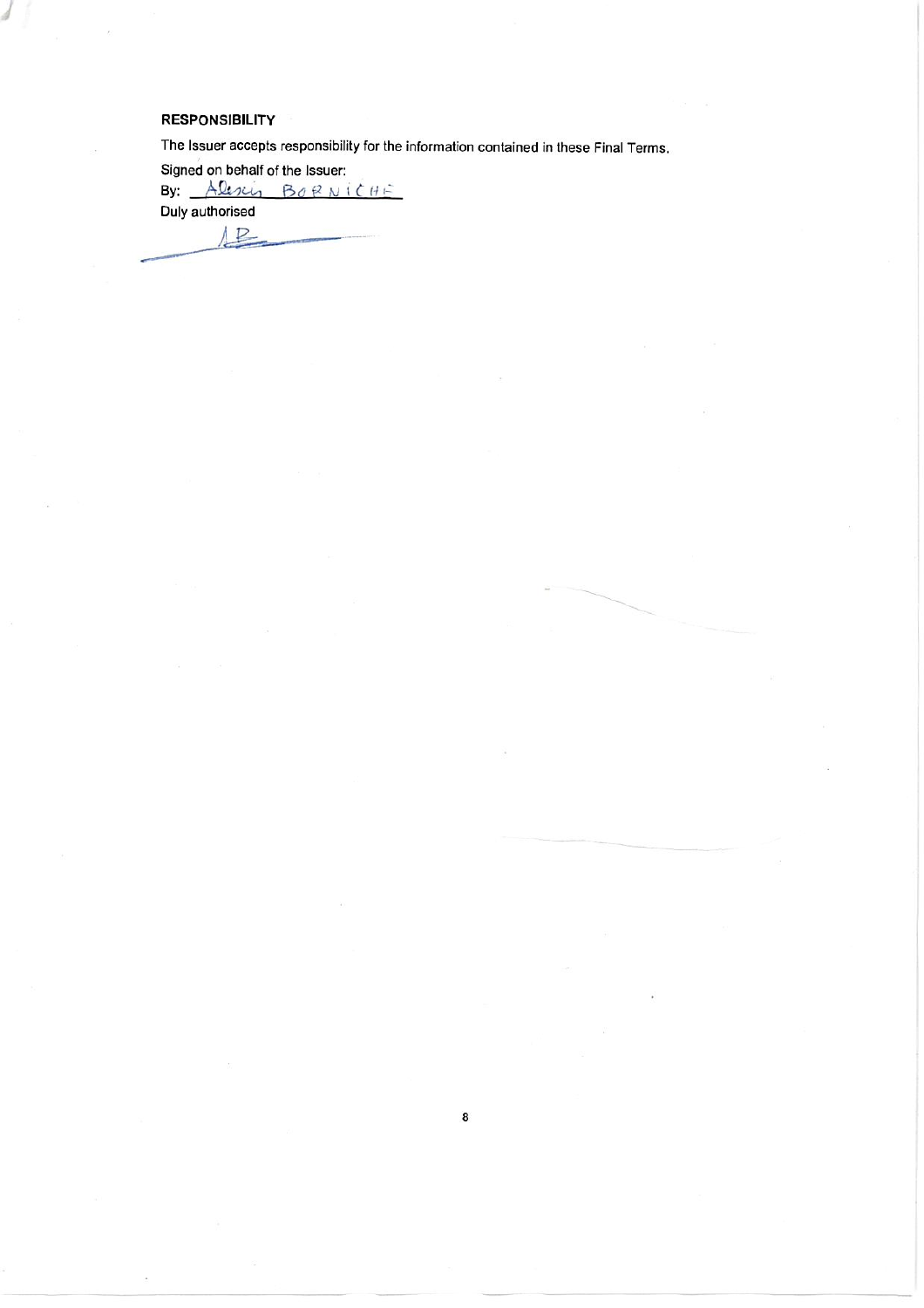### **PART B – OTHER INFORMATION**

### **1. Listing and Admission to trading**

| (i) | Listing and admission to | Application will be made by the Issuer (or on its  |
|-----|--------------------------|----------------------------------------------------|
|     | trading:                 | behalf) for the Notes to be admitted to trading on |
|     |                          | Euronext Paris with effect from/on or around 24    |
|     |                          | February 2022.                                     |

EUR 6,4000

(ii) Estimate of total expenses related to admission to trading:

### **2. Ratings**

Ratings: Ratings: Ratings: The Notes to be issued are expected to be rated:

- Baa1 by Moody's France SAS ("**Moody's**"),

- A- by S&P Global Ratings Europe Limited, France Branch ("**S&P**")

- A+ by Fitch Ratings Ireland Limited ("**Fitch**") and

- A (High) by DBRS Ratings GmbH ("**DBRS**").

Each of Moody's, S&P, Fitch and DBRS is established in the European Union and is registered under Regulation (EC) No. 1060/2009 (as amended) (the "**CRA Regulation**") or under the CRA Regulation as it forms part of UK domestic law by virtue of the European Union (Withdrawal) Act 2018.

According to Moody's' definitions, obligations rated Baa are judged to be medium-grade and subject to moderate credit risk and as such may possess certain speculative characteristics. The modifier 2 indicates a mid-range ranking.

According to S&P's definitions, an obligation rated 'A' is somewhat more susceptible to the adverse effects of changes in circumstances and economic conditions than obligations in higher-rated categories. However, the obligor's capacity to meet its financial commitments on the obligation is still strong. The addition of a plus (+) or minus (-) sign shows relative standing within the rating categories.

According to Fitch's definitions, 'A' ratings denote expectations of low default risk. The capacity for payment of financial commitments is considered strong. This capacity may, nevertheless, be more vulnerable to adverse business or economic conditions than is the case for higher ratings. The modifier "-" is appended to denote relative status within major rating categories.

According to DBRS' definitions, 'A' rating means good credit quality. The capacity for the payment of financial obligations is substantial, but of lesser credit quality than AA. The Issuer may be vulnerable to future events, but qualifying negative factors are considered manageable. All rating categories other